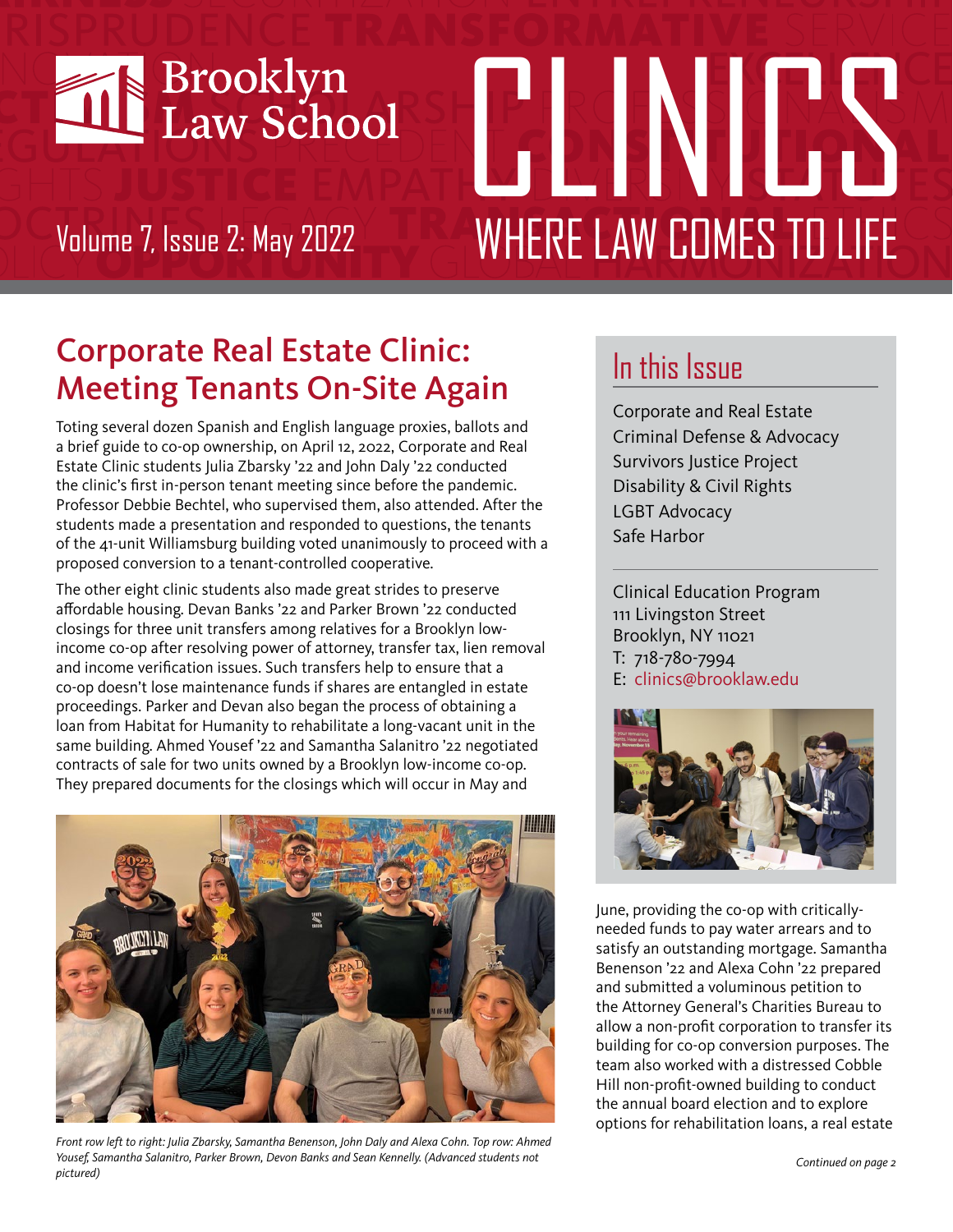## Criminal Defense and Advocacy Clinic Achieves Amazing Outcomes

## Ongoing Advocacy for Incarcerated Survivors

During Spring 2022, the Criminal Defense & Advocacy Clinic (CDAC) has continued to work towards the liberation of survivors of domestic violence and abuse who are currently incarcerated in New York State prisons. A total of 18 students participated in the clinic this semester –8 incoming clinic students and 10 returning in the advanced clinic. The primary focus of the clinic's work has been investigating, drafting, and litigating resentencing motions under the Domestic Violence Survivors Justice Act (DVSJA), seeking post-conviction sentencing reductions. This semester, the Clinic filed three new resentencing applications: in the Bronx, Brooklyn and Queens. Josephine Baldwin-Beneich '22, Jillian McDonald '22, Nicole Pagan '23, Rebekah Otis '22, Elizabeth Feinberg '22, Justine Woods '23, and Mikayla Leef '23 worked tirelessly to bring the motions to fruition.

appeals from denials of DVSJA resentencing. CDAC students Alessandro Nardi '22, Rebekah Otis '22, and Taylor McCandless '22 also worked with two incarcerated survivors with



*Josephine Baldwin-Beneich '22, Jillian McDonald '22 and Nicole Pagan '23 in Queens County Supreme Court after appearing on a resentencing application for an incarcerated survivor of domestic violence.*

strong claims of actual innocence to seek clemency and a second look from a Conviction Integrity Unit. Through these efforts, the Clinic has expanded its work to bring attention to the wrongful conviction of survivors of domestic violence, including the phenomenon of survivors' heightened susceptibility to false confessions.

Other projects include parole advocacy, as well as litigating

## Survivors Justice Project Post-Graduate Fellowship Created

The Clinic team is growing! In addition to direct advocacy in the form of legal representation, the Clinic also houses the **Survivors Justice Project** (SJP), a collective of activists, lawyers, social workers, students, and researchers — many of whom are survivors of domestic violence and long-term incarceration – working on implementation of the Domestic Violence Survivors Justice Act (DVSJA) across New York and the country.

In exciting news, with the support of Cravath, Swaine & Moore LLP; Davis Polk & Wardell LLP; Paul, Weiss Rifkind, Wharton & Garrison LLP; & Weil, Gotshal & Manges LLP,

SJP is launching a two-year post-graduate fellowship for a law graduate or entry-level attorney, commencing in September 2022. The fellow will assist with SJP's efforts, including screening incarcerated people for resentencing eligibility under the law, coordinating referrals among pro bono advocates, assigned counsel plan attorneys and defender offices across the state, and collecting and analyzing data to inform similar legislative reform efforts in other jurisdictions.

SJP is grant/donation funded. [Please consider supporting](https://securelb.imodules.com/s/1286/18/interior-wide.aspx?authkey=Gksb2zy5wdESuum4BTJQVClZJDSQG2pna0kn53xr4Nbi2CGGA%2BD4pQ%3D%3D&bledit=1&cid=4673&dids=35&gid=1&pgid=3342&sid=1286)  [its work](https://securelb.imodules.com/s/1286/18/interior-wide.aspx?authkey=Gksb2zy5wdESuum4BTJQVClZJDSQG2pna0kn53xr4Nbi2CGGA%2BD4pQ%3D%3D&bledit=1&cid=4673&dids=35&gid=1&pgid=3342&sid=1286).

# Corporate Real Estate Clinic Update

*Continued from page 1*

tax exemption and possible corporate restructuring. Advanced student Amanda Yang '22 prepared and submitted a petition to the Attorney General's Charities Bureau on behalf of a non-profit tenant-controlled corporation and she conducted a member meeting for that entity.

The other advanced student, Shanni Lynch '22, continued her quest from the fall semester to save a Lower East Side low-income co-op from foreclosure. Her efforts involved communicating with the lender's lawyer, the co-op President and a consultant to weigh re-financing options and to prepare an application. Shanni also assisted a tenant association with lease and membership issues.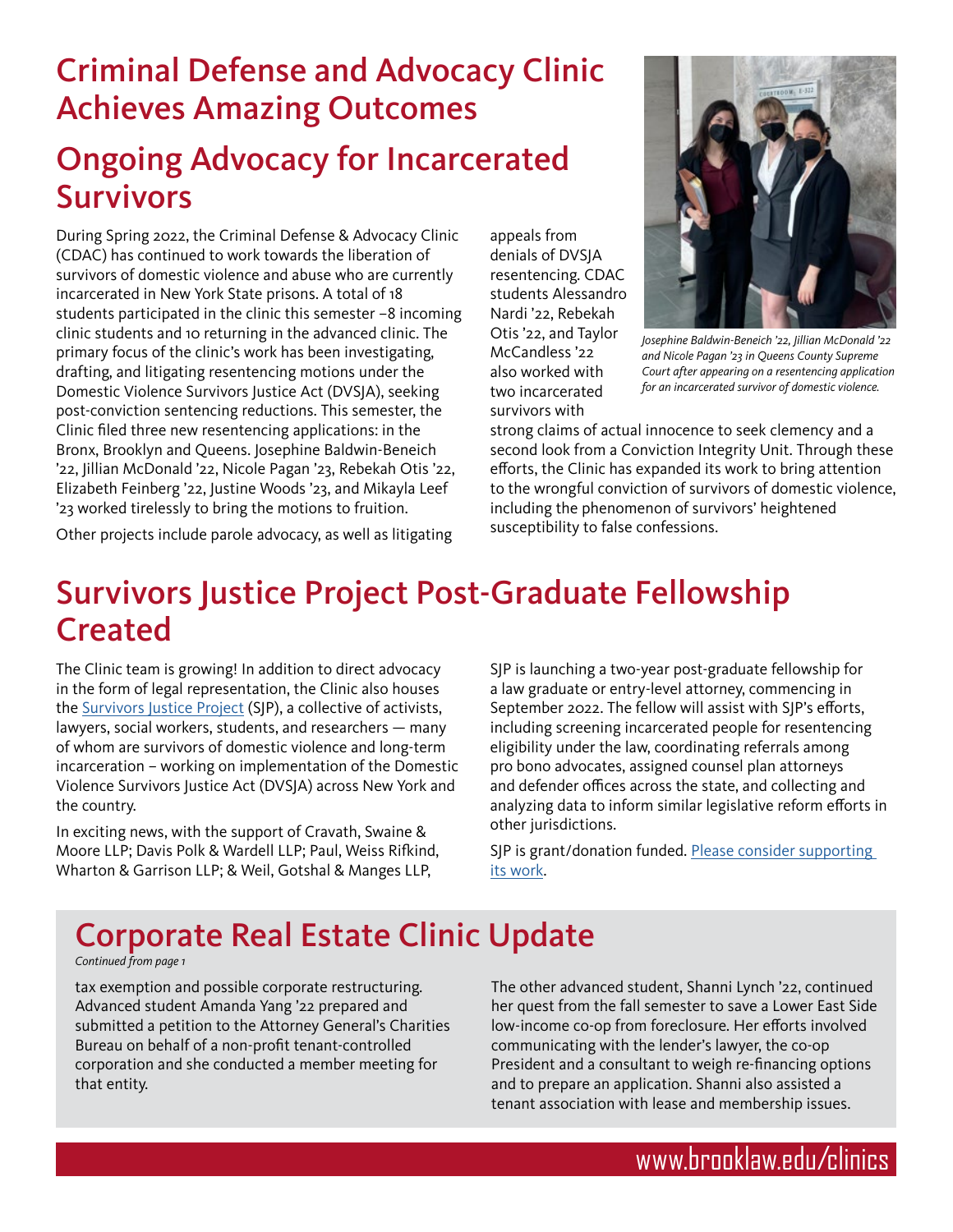## Safe Harbor Students Seek Safety for Clients

Eliza Reinhardt '23, Harrie Im '23, and Marisol Vazquez Alonso '23 filed a U non-immigrant status application for a survivor of domestic violence from Mexico. The client assisted with the prosecution of her abuser and the Bronx District Attorney's Office supported the application.

Flora Ho '23, Brianna Lenehan '22, and Benjamin Smith '23 filed a request with the New York Asylum Office to expedite the asylum interview of a Burmese asylum applicant based on the danger to the client's husband who remains in Burma, the prolonged family separation, and the client's deteriorating mental health. The request was granted, and the students represented their clients at the interview, participating via Teams.

Several longtime clients of the SHP finally became Lawful Permanent Residents this semester: An Egyptian mother and daughter whose case began in fall 2018, a transgender Honduran man whose case began in 2015, a Gambian man whose case began in fall 2014, a Burkinabe woman whose case began in spring 2018. These clients were zealously represented by Safe Harbor students, all of whom have graduated by now. The immigration system is so inefficient and backlogged that this status, which should be granted in about 18 months, takes many years.



*Raina Hasan '23, William Maier '22, and Deyalyn Batista Rijo '22 filed a self-petition under the Violence Against Women Act for a survivor of domestic violence from Bangladesh, which will allow her to obtain a green card without the help of her abusive U.S.-citizen spouse.*

# Two CDAC Clients Released from Prison

On May 5, 2022, CDAC welcomed home two clients from prison. Remarkably, the Clinic's efforts resulted in their release on the same day, and they walked out of Bedford Hills Correctional Facility and Taconic Correctional Facility minutes apart. Both survivors of severe domestic abuse, they had fought for many years for courts and prosecutors to recognize the role that trauma played in their offenses. Arising in Rockland and Queens counties, each survivor had already been incarcerated for approximately 11 years. After the Clinic filed resentencing applications under the DVSJA, both survivors received significant sentence reductions.

Without resentencing, the first client would not have been eligible for release until August 2023, convicted after she killed an acquaintance in the course of a sexual assault. Danika Gallup '22 and Taylor McCandless '22 spent four semesters fighting for



*Taylor McCandless '22 (L), Danika Gallup '22 (R) and Professor Kate Mogulescu (middle), a/k/a "Team Awesome Sauce," celebrating the release of a domestic violence survivor in May after four semesters of tireless representation and advocacy.*

her release. But the work did not stop with her sentence reduction—because the client is not a U.S. citizen, the team also prepared and filed a pardon application so that she can remain in the U.S. with her teenage son and family. The application is currently pending with Governor Kathy Hochul.

The second survivor, who was serving an indeterminate life sentence, would not have been able to even seek parole until 2028. She had been convicted of second-degree murder for a homicide committed by her abusive boyfriend (what is often called "felony murder"). By the time she went to trial, her boyfriend had long since been sentenced. He pleaded guilty almost immediately and received a sentence of 15 years on a lesser charge. She was sentenced to 17 years-to-life after trial. Her resentencing allowed her to vacate the murder conviction, plead guilty instead to the lesser charge of manslaughter, and made her immediately eligible for release. Several students demonstrated incredible advocacy on this client's behalf: Barbara Vega '22, Jillian McDonald '22, Josephine Baldwin-Beneich '22, and Nicole Pagan '23.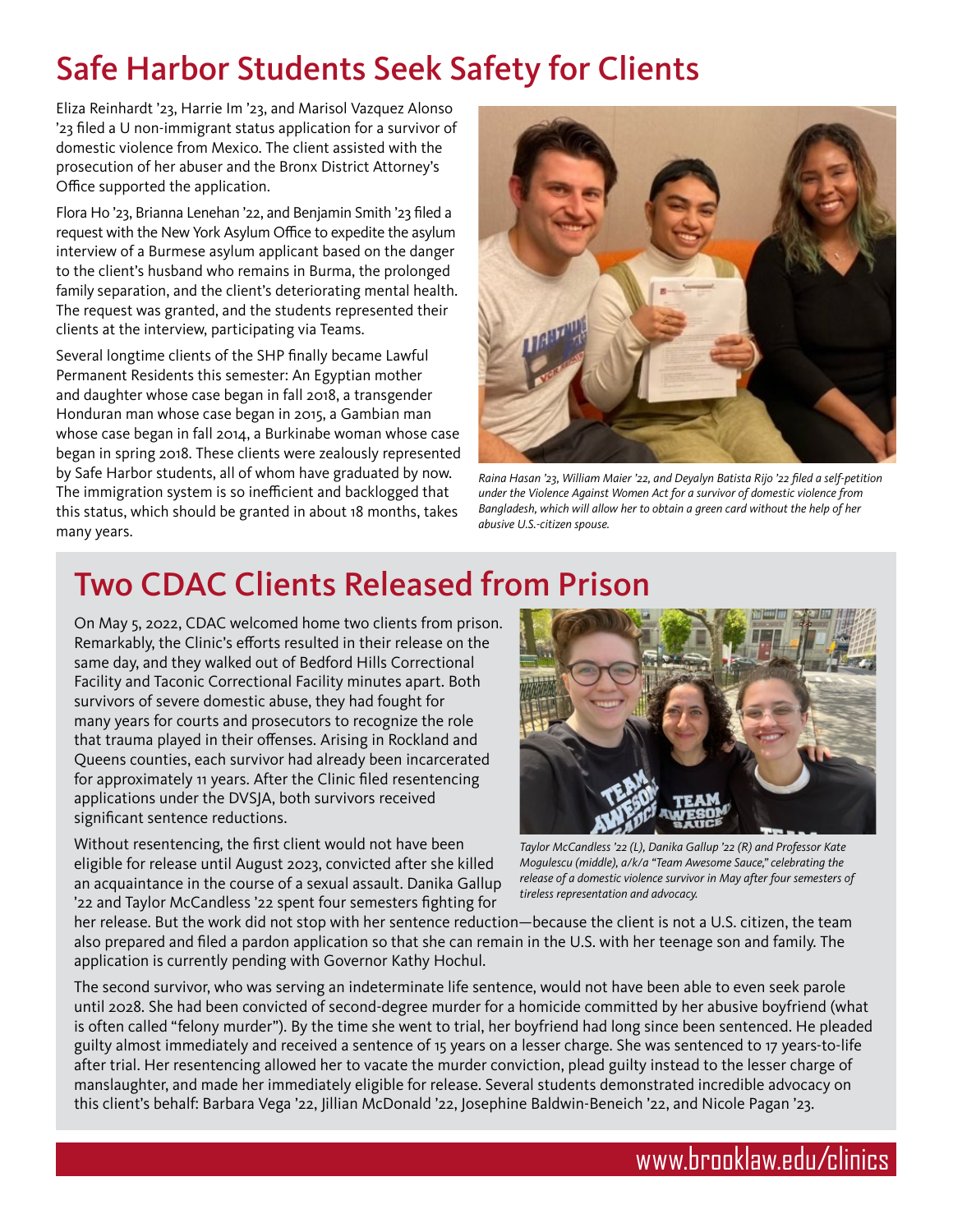## LGBT Clinic Students Win Rare Victory and Draft Legislation

Sofia Kaufman '23, Leilani O'Sullivan '23, and Jacqulyn Kushner '23 represented Sarah, a transgender woman who lives in Louisville, Kentucky and relies on Medicare for her health insurance coverage. The private insurance company that administers Sarah's Medicare benefits denied her coverage for facial feminization surgery to treat her gender dysphoria. Sarah had undergone other surgical procedures to affirm her gender identity before this denial of coverage. But her facial features continued to greatly contribute to her dysphoria (and the anxiety and depression that accompany it) and induce fears of violence and discrimination due to the fact that she is obviously transgender. Sarah's doctors all agreed that facial feminization surgery, including a brow bone reduction, chin reduction, rhinoplasty, and a tracheal shave, was the only treatment that could alleviate this dysphoria for Sarah. Despite this, the insurance company claimed that facial feminization surgery is merely cosmetic and refused to cover the procedure. The clinic represented Sarah in an administrative hearing before a Medicare administrative law judge and received a fully favorable decision from the ALJ. The team worked with Sarah's therapist, primary care physician, and her treating surgeon, to draft letters attesting to the medical necessity of facial reconstructive surgery for Sarah. They also submitted extensive medical studies showing the efficacy of facial reconstruction surgery as a treatment for gender dysphoria, the safety of the procedure, and the positive effects on comorbid conditions like

depression and anxiety, and drafted a persuasive brief outlining the insurance company's failure to meet its legal obligations, facial reconstruction surgery's eligibility for Medicare coverage as a treatment for gender dysphoria, and the necessity of the procedure for Sarah. As a result of the team's hard work, Sarah was able to receive her surgery in January 2022.

Bailie Smith-Hunter '23 Maya Sparks '22, Hannah Rochford '23, Katelynn Anderson, '23, and Anastasia Kyriakos '23 drafted a bill to reform New York family law to better protect LGBTQ+ and other non-traditional families. The bill would create a streamlined confirmatory adoption process for people who are already legal parents of children to secure their parentage through adoption without an intrusive home study or background check process required. It would also codify that functional parents, who love, care and raise a child as parents are legal parents, even if they are not biologically related to the child. If enacted, the bill would recognize both de facto parents and people who hold out a child as their own as legal parents. The bill also provides that a child can have more than two legal parents under New York law when it is in the child's best interests for more than two legal parents to be recognized. And it includes protection for parents subjected to intimate partner violence to ensure their abusers cannot assert parentage over their children just to obtain power and control of their victim. Clinic students are currently working to get the bill introduced in the New York State legislature.

## Disability & Civil Rights Clinic Projects Aim to Advance Supported Decision Making

Since its inception, the Disability & Civil Rights Clinic has been committed to advancing autonomy for and supporting the rights of adults with intellectual and developmental disabilities (IDD). This semester has brought great success to a legislative issue that will have real consequences for the Clinic's clients and the community of adults with IDD across New York: a bill to enshrine supported decision making as a legal option for folks with IDD who wish to make their own choices passed the Senate unanimously in April and is now in front of the state Assembly. We are especially proud of the success of the bill because Professor Sarah Lorr and her students Jane Dowling '22 and Lydia Saltzbart '22 helped research and draft the NYC Bar Association Mental Health Law Committee's memo in support of the bill, building on years of research and advocacy that the Clinic has

done in this area. If passed, the bill will create a legislative framework through which people with intellectual and developmental disabilities can make legally enforceable decisions with the assistance of a chosen circle of support.

The Clinic has also joined forces with Boies Schiller Flexner to file a federal complaint in the Eastern District of New York. Together, Professor Lorr and BSF filed a complaint against ACS and a foster care agency on behalf of a mother whose child was taken from her care because of her disability. The complaint alleges discrimination under the ADA, Section 504 of the Rehabilitation Act and several constitutional violations (substantive and procedural due process and equal protection) pursuant to 42 USC § 1983. Students will be picking up the important work of litigating this complaint in the fall!